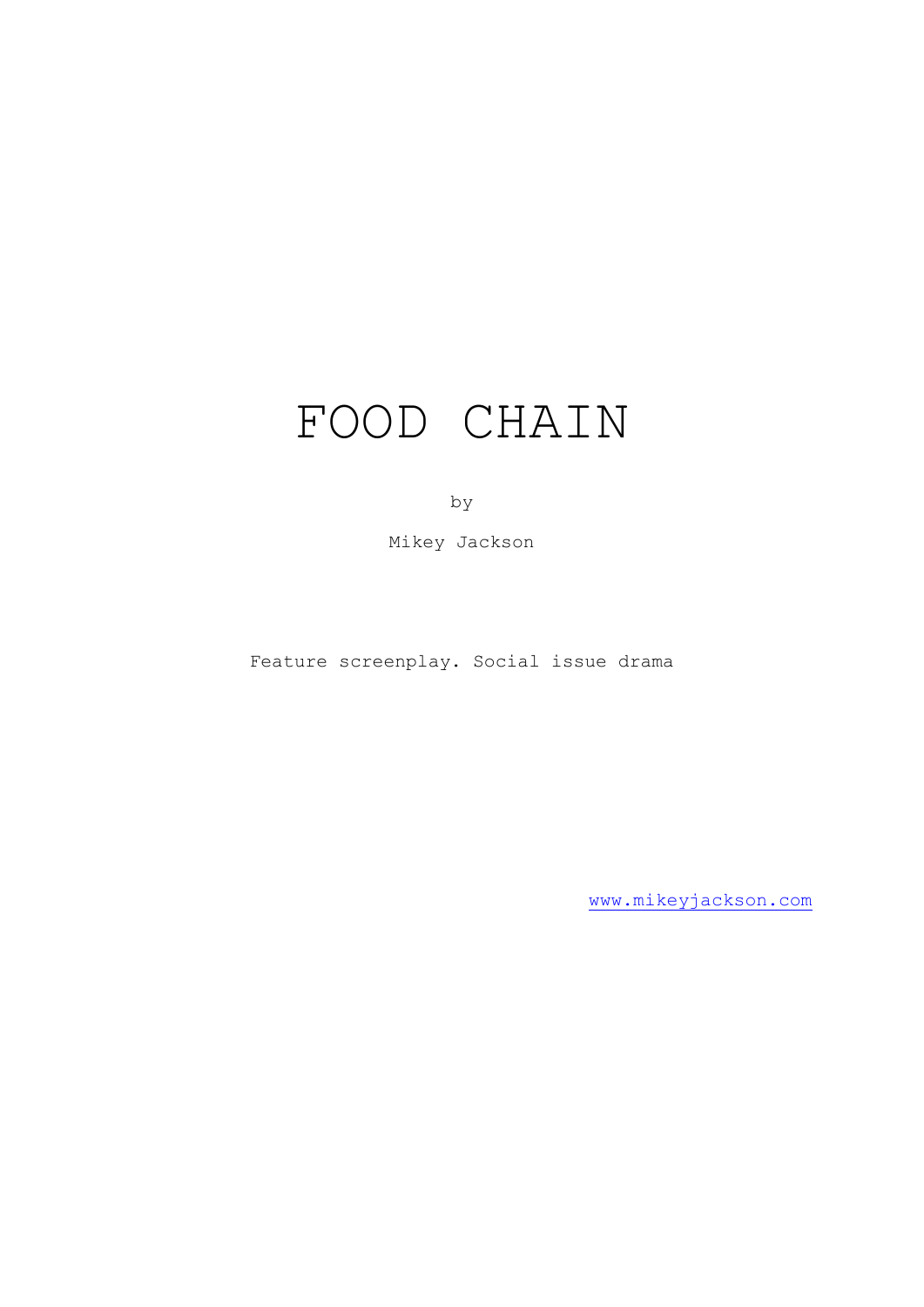### **INT. SUPERMARKET - STAFF TOILETS - AFTERNOON**

Meet ALYSSA ABBOTT, 18, the not-so-proud owner of the guiltiest of pregnancy testing sticks.

#### ALYSSA

#### How can it be positive?

Meet EMMA SMITH, 21, face caked in foundation, retouching her mascara via the communal mirror above the sinks.

Both girls model the uniforms of supermarket workers.

# EMMA

What were you thinking, not telling him to wear a condom?

#### ALYSSA

It all happened so fast. One minute talking. The next, my legs wide open.

## EMMA

I always make sure my shag for the night slips on a fun balloon. No protection on that erection means strictly no entry into paradise.

## ALYSSA

This can't be happening. I know women who have tried for months, sometimes even years for a baby without success. It doesn't happen overnight. Everybody knows that. Conception requires multiple attempts. It's all about cycles. Body temperature. The exact moment of ovulation. So how can it be frigging positive?

#### EMMA

Are you planning on telling the father?

# ALYSSA

I might not even be pregnant. These things are never 100% accurate. It could be a dud. Or a glitch. Or... or maybe I've caught a virus or something that's affecting my pee.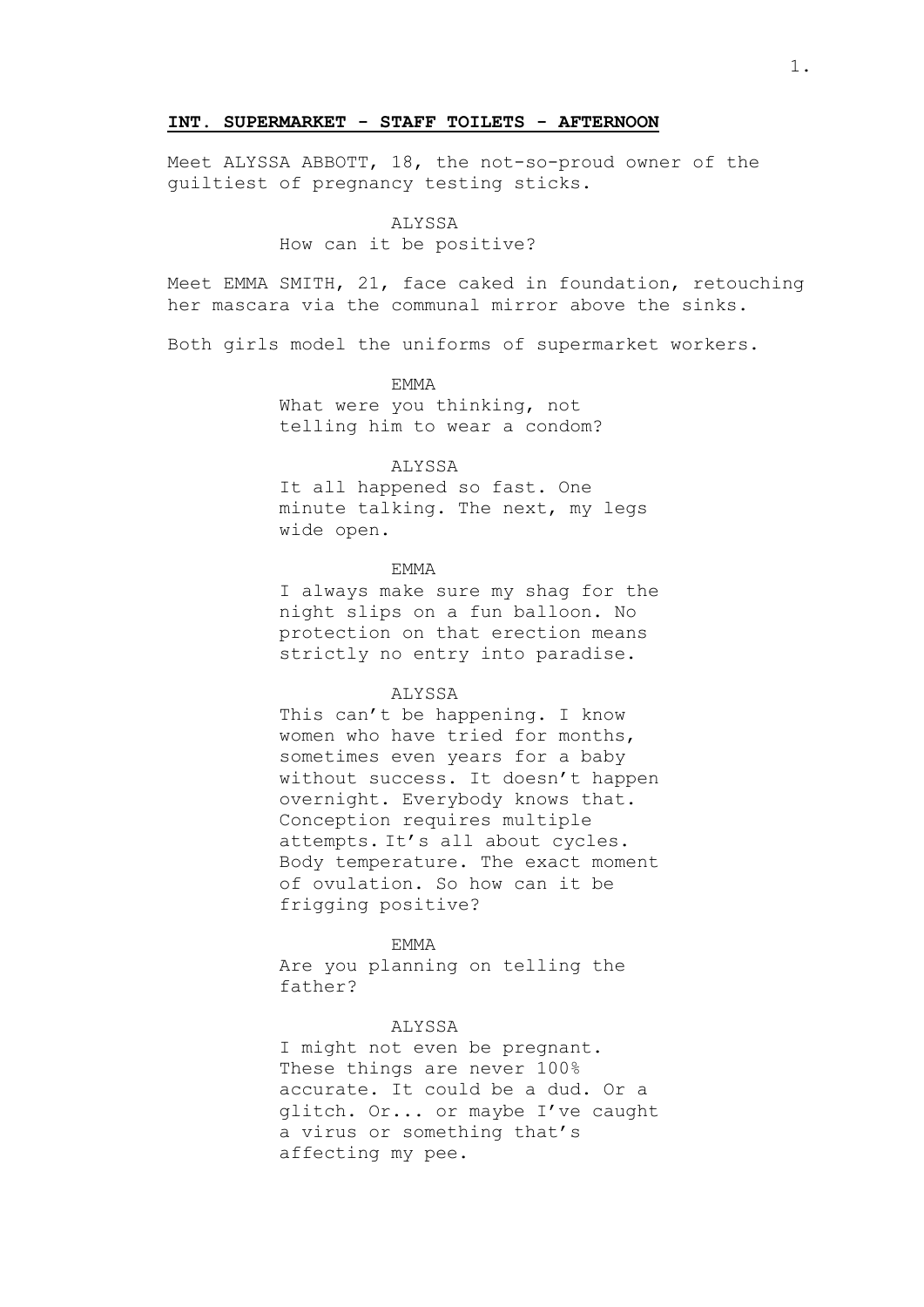EMMA

99%.

# ALYSSA

Well, there you go. Maybe I'm a member of the 1% club.

Her short-lived denial soon pisses off out of it.

## ALYSSA

Oh, Emma, what if I am pregnant? I can't have a baby. Not now. I'm way too young for all that shit.

**EMMA** 

Does he have a name?

## ALYSSA

Why would it? It isn't a proper foetus yet. Collection of cells o'clock.

EMMA No, I meant him. The father. Don't you think he has a right to know?

## ALYSSA

We're not even an item. We never were. We had sex. Once. That's it. Our relationship history in all its glory. Oh, and he's already made it perfectly clear that our one-off shag didn't mean anything. Wanker is too tame a word for him. Idiot is too tame a word for me.

EMMA

Why won't you tell me who he is?

A stubborn ALYSSA looks away. She's not telling anybody.

## ALYSSA

Oh, God, my parents will blow a gasket when they find out. And what about my job? There's no way Benson will keep me on, not once the dreaded bump reaches whalelike proportions.

A fresh thought occurs to the girl, a flicker of hope.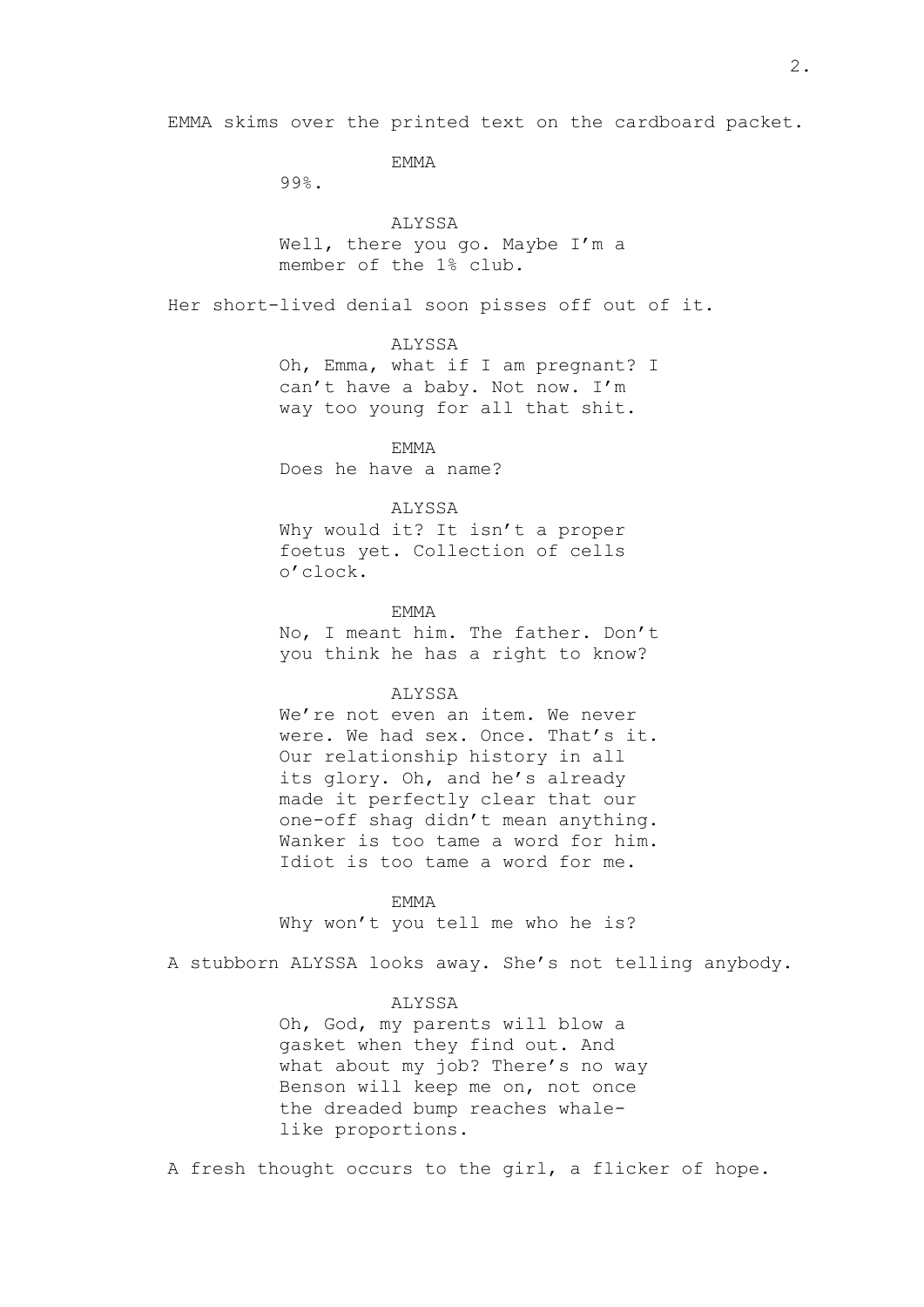Hey, what if I misread the result? I could be worrying over nothing.

She grabs the instruction sheet. Scours the text.

ALYSSA

Two lines...

Her face drops. Flicker of hope extinguished. And then it's all too much, she bursts into tears.

EMMA

Oh, babes.

EMMA is there for her, embracing the girl, holding her tight, not letting go.

ALYSSA'S staccato whimpers morph into –-

# **INT. ALYSSA'S FLAT – BEDROOM – MORNING**

–- the screechy bleating of a four-month-old baby boy.

Fingers of morning light stab through gaps in the illfitting curtains. Patches of mould claim the walls, noticeable even in the grim semi-darkness. Oh, yes, this temporary accommodation is a shithole.

Under the duvet of the single bed, ALYSSA (now 19) barks –-

ALYSSA Scream, scream, scream, kid, that's all you ever do!

The continued screech of a very insistent infant.

ALYSSA

All right, all right, you win! Just like you always do.

Tearing herself free from the cosy warmth of her bed, ALYSSA reaches into the cot and scoops baby OSCAR in her arms. At once, his piercing screech surrenders to a gurgle of contentment. Huh, more like one-upmanship.

She pulls open the curtains. The world outside her tenthfloor window boasts nothing more than the sombre grey of neighbouring high-rise concrete tower blocks.

Home sweet frigging home.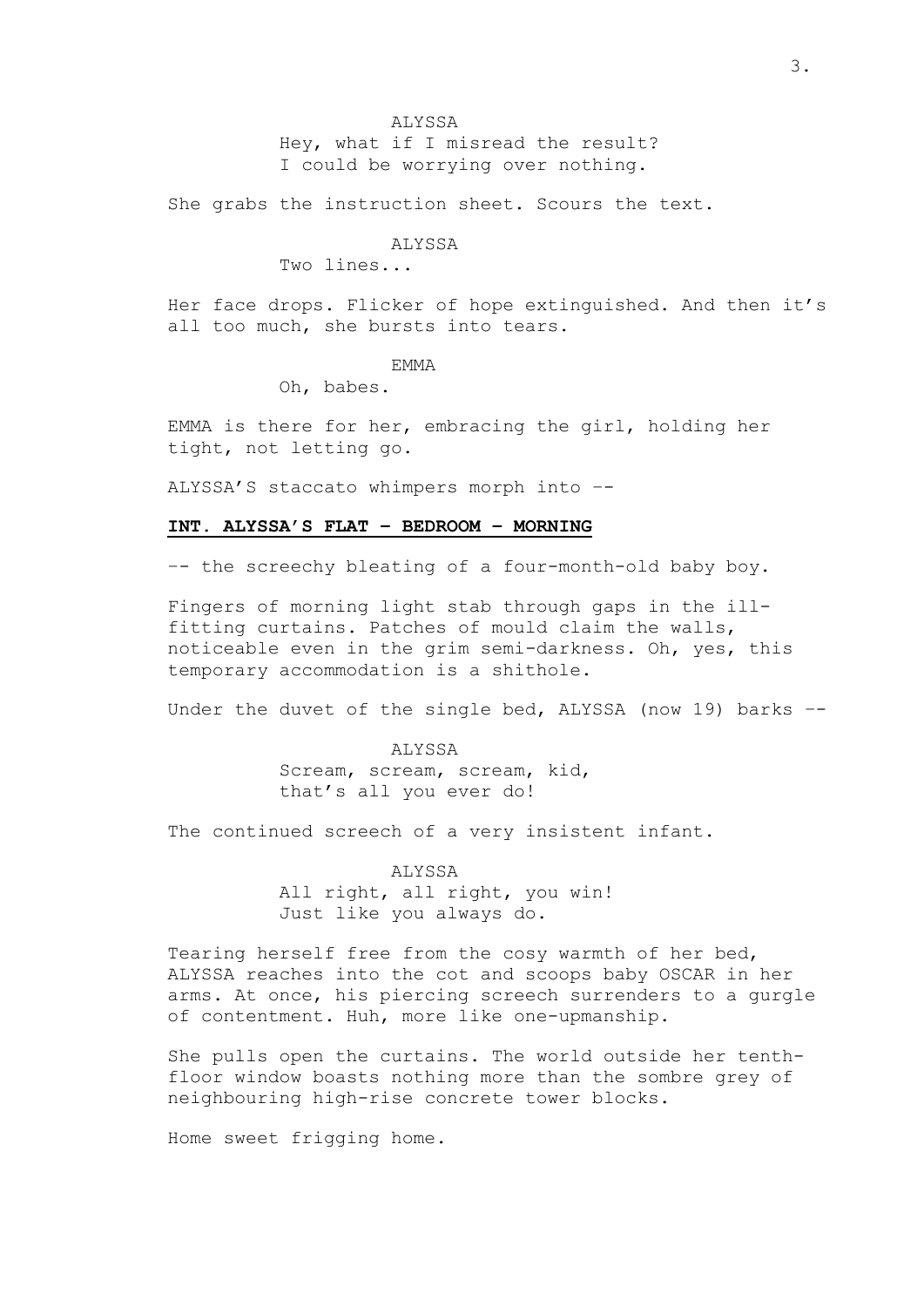#### **INT. ALYSSA'S FLAT – KITCHEN – MORNING**

With OSCAR in transit, ALYSSA shuffles into the kitchen.

She opens the fridge. Nothing inside except for a carton of milk and a bottle of readily made-up infant formula. She grabs OSCAR'S feed and closes the fridge door.

# **INT. ALYSSA'S FLAT – LOUNGE – MORNING**

A weary ALYSSA on the sofa, feeding the baby, staring into space. Oh, she notices that he's had his fill. Sets about winding the little human, just how she's been taught.

# **INT. ALYSSA'S FLAT – KITCHEN – MORNING**

A lone ALYSSA shakes cereal into a bowl. Oh. Barely enough cornflakes left to cover the bottom of the vessel.

She plucks the milk from the fridge. Pours it over her breakfast. A thick gloop of curdled mess ruins her plans.

ALYSSA

Fuck.

Cereal binned, alternative foodstuff required, the girl searches each cupboard in turn. Old Mother Hubbard empty.

Except for one lonely brown onion.

## **INT. ALYSSA'S FLAT – LOUNGE – MORNING**

OSCAR. Asleep on the changing mat on bare floorboards.

ALYSSA. Back on the sofa. Mug of coffee in one hand, the peeled raw onion in the other. Oh, well, here's to hunger, she takes a big bite of the onion. Chew, chew, chew, it's not so bad. Then –-

–- urgh, the sharp, pungent taste, big mistake. She spits out the chewed white pulp, then gulps down her coffee, glug, glug, glug.

# **INT. ALYSSA'S FLAT – LOUNGE – MID-MORNING**

Later. ALYSSA sits on the floorboards, her back propped against the wall, engrossed in social media on her phone.

She scrolls through her newsfeed. Stops at a photo of EMMA with friends in a nightclub, jazz hands, happy smiling faces.

ALYSSA'S face sinks. Wishes she still had her freedom.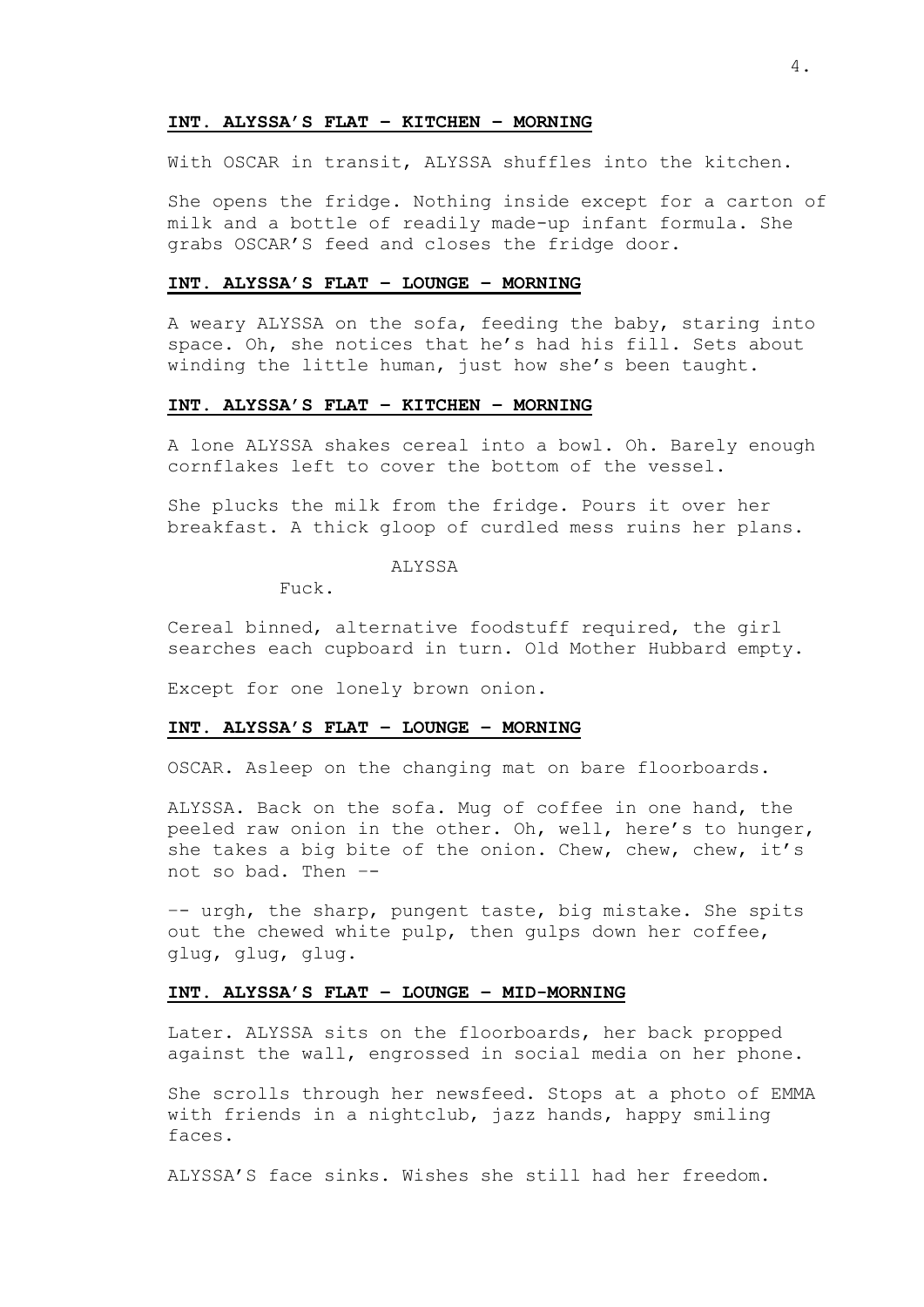Then, an idea. She browses the images on her phone, selects a cute photo of OSCAR and adds the caption: "My little man is all I need. @@@" She hits Post.

Her happiness shared online for all the world to see.

Huh, what happiness? ALYSSA loses the phone to the floor. Stares into space, forlorn, wishing for better things.

Oh, floating erratically above her head, a busy animated sequence of captions typed before our eyes like texts show us what she's really thinking:

"MY LITTLE MAN IS ALL I NEED.", "BUT THAT'S A LIE." "I KNOW I SAY I'M HAPPY.", "BUT I'M NOT.", "I AM FUCKING DYING HERE!", "I HAVE OSCAR, BUT I FEEL SO ALONE.", "YOU'VE ALL FORGOTTEN ABOUT ME!", "ABANDONED ME!", "HELP ME!", "PLEASE!", "GIVE ME BACK MY FUCKING LIFE!!!", "0000000"

Throughout, she sits in silence. Trance-like.

## **INT. SUPERMARKET - SHOP FLOOR – MIDDAY**

ALYSSA, a girl on a mission, pushes her pram around the shop. Searching for something. Or rather somebody.

Aha, she spots him down the canned foods aisle. DAN BENSON, the store manager, somewhere in his late 30s, handsome in a conniving bastard way. He's far from pleased.

> BENSON What the bloody hell do you want?

> > ALYSSA

We need to talk.

### **INT. SUPERMARKET – BENSON'S OFFICE – MIDDAY**

BENSON ushers ALYSSA, complete with accompanying pram, into his office and closes the door to the outside world.

BENSON

Park your arse.

ALYSSA rests her posterior. BENSON sits behind his desk. Mutual animosity heavies the air.

> BENSON If you've come here to beg for your old job back, forget it.

ALYSSA I need to earn money.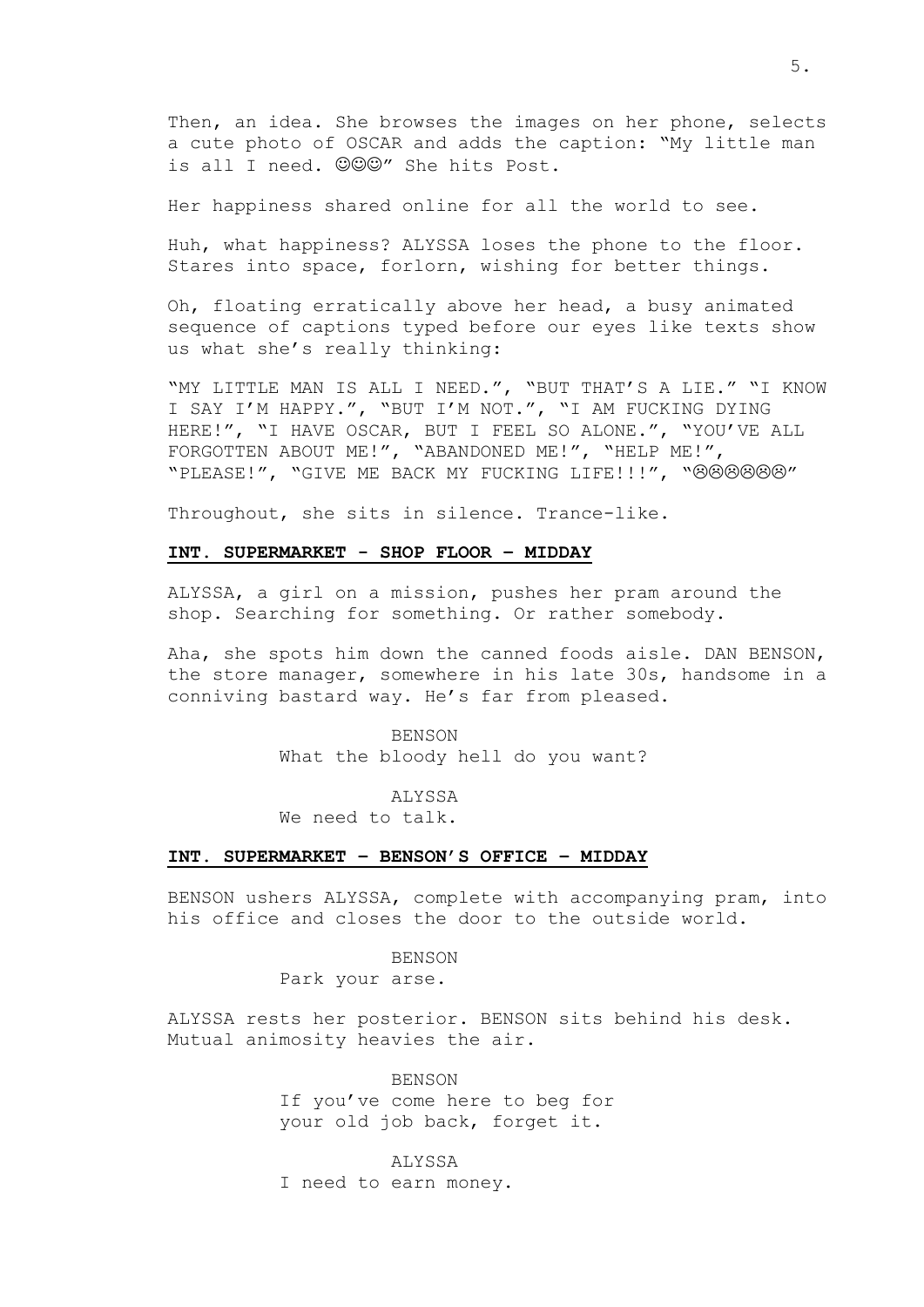# BENSON

No chance.

# ALYSSA

I might have known you'd be like this.

# BENSON

Hey, don't blame me. You'd have a job to come back to if you hadn't been stupid enough to steal money from the tills.

## ALYSSA

I was desperate, I needed baby stuff. I didn't see you offering to help.

BENSON And why would I want to do that?

ALYSSA You know why. You're the one who got me pregnant.

#### BENSON

Look, let's get one thing straight, shall we? I've told you before, I don't believe for a second that I had anything to do with the creation of that sprog. We only did it the once.

ALYSSA

Yeah. Unprotected.

BENSON Read my lips, Alyssa. Not. My. Problem.

## ALYSSA

Fine, I'll settle for maintenance instead. I'm not asking for much. Just enough to –-

**BENSON** 

As if. I have a wife to support.

## ALYSSA

Shame you didn't think of your precious other half when you shagged me on this desk.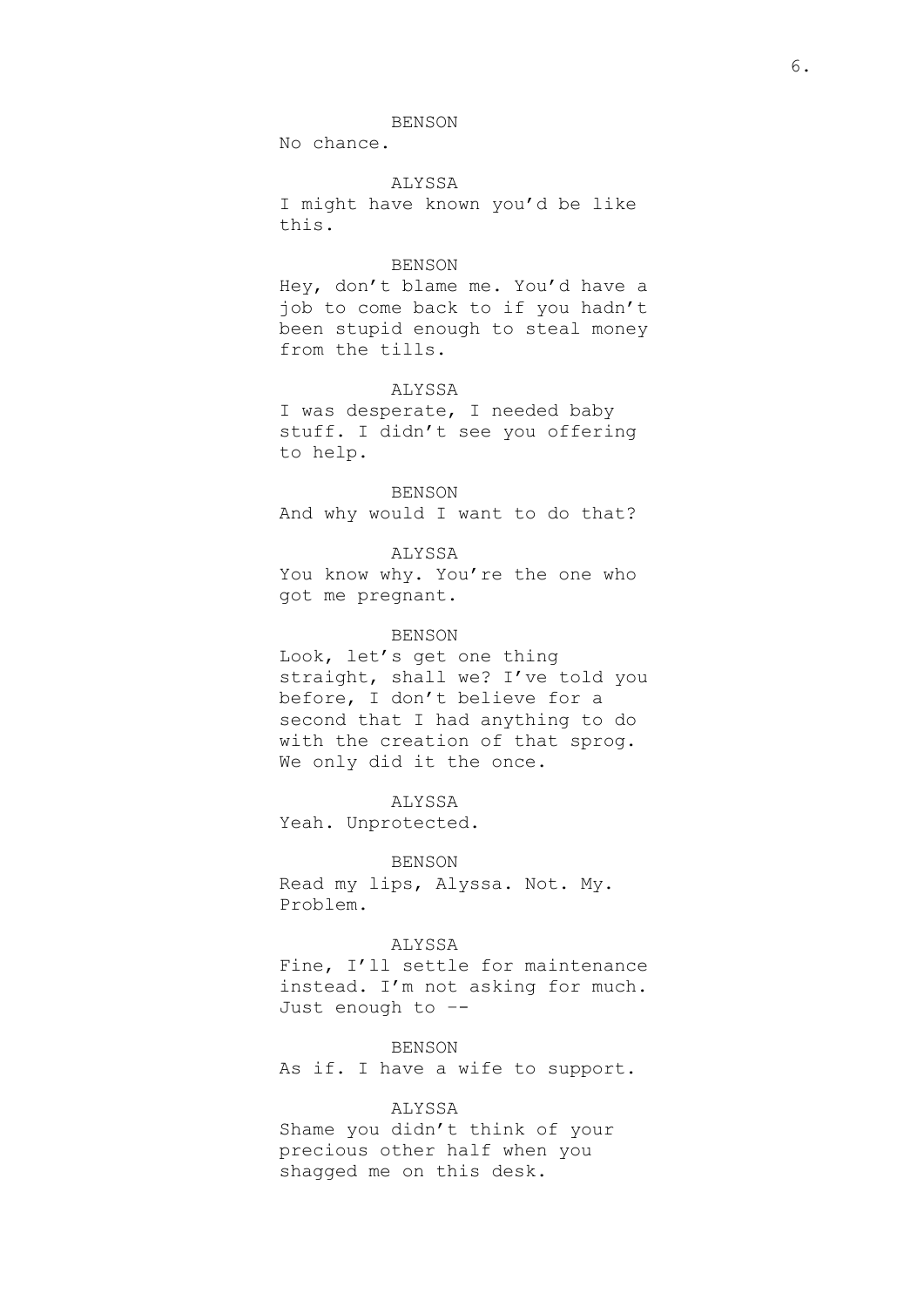## BENSON

I have sex with a lot of girls. What makes you so special?

**ALYSSA** I'm the mother of your child.

## BENSON

Allegedly.

# ALYSSA

If you didn't want this shit, you should have used a condom.

# **BENSON**

How was I supposed to know you weren't on the pill? You didn't say a word, you just let me get on with it. What do you think I am, a bloody mind reader?

No answer from ALYSSA. Instead, a savage glare.

## BENSON

Looking back, maybe I should have worn a rubber. I mean, how mental was I, going bareback with you? What if I'd caught something? How the fuck would I explain a sexually transmitted infection to the wife.

ALYSSA'S appalled face is an absolute picture.

#### BENSON

Oh, get real, Alyssa. I know exactly what girls like you get up to. Parading half-naked in your boob tubes and short skirts. Drinking like there's no tomorrow. Every weekend going home with a different bloke.

# ALYSSA

I am not a slag.

## BENSON

Oh, yeah? That little brat and no ring on your finger paints a very different picture.

ALYSSA. Close to tears.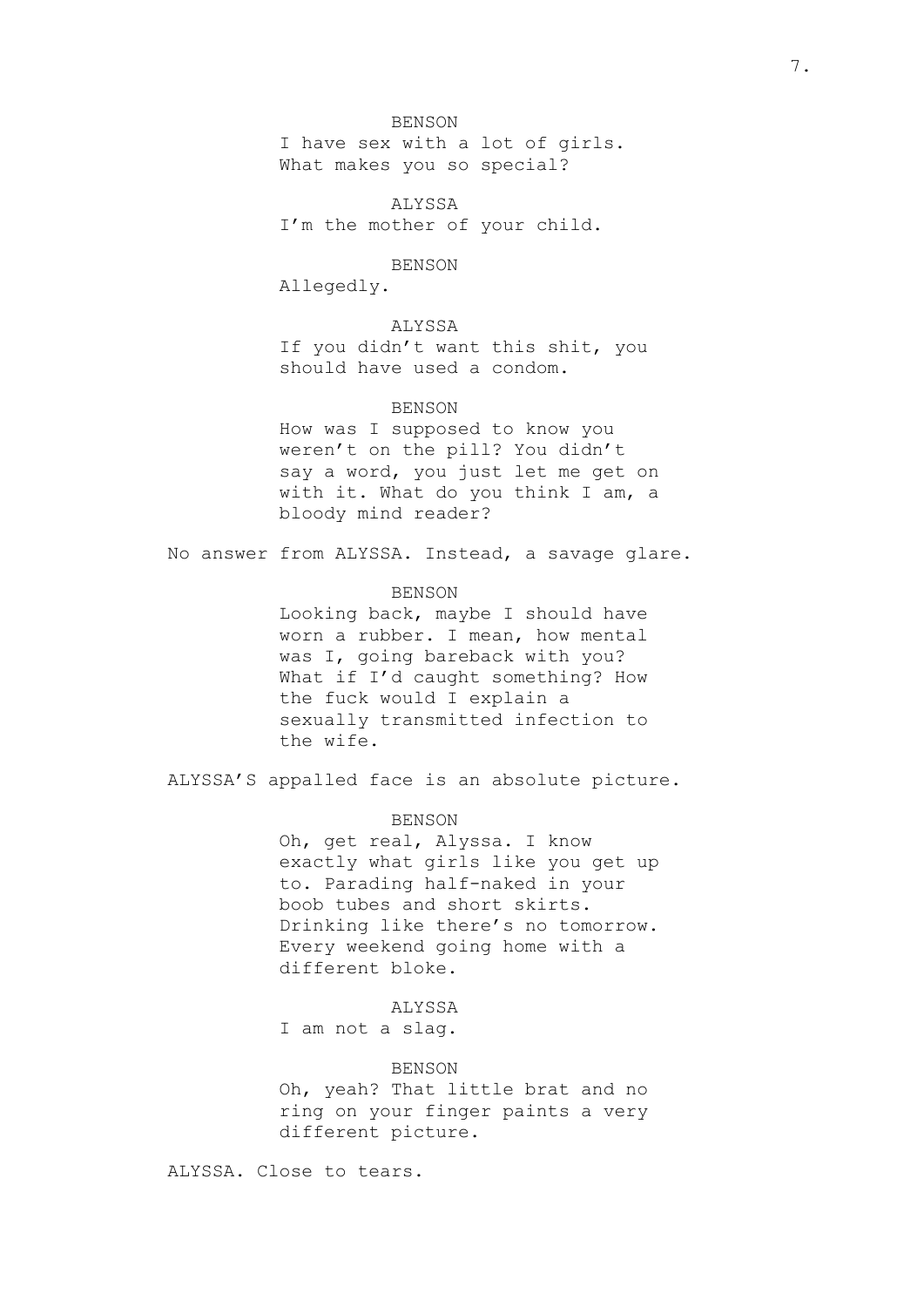That little brat happens to be your son.

**BENSON** Bollocks. He could be anybody's. Now piss off out of it, pramface, I've got work to do.

# **INT. SUPERMARKET – SHOP FLOOR – MIDDAY**

Visibly distraught, ALYSSA needs to get out of this place. She pushes the pram, heading towards the exit.

EMMA

Alyssa!

EMMA trots over. ALYSSA reluctantly slows to a halt. Tries her hardest to mask her true emotions. Thin smile time.

> EMMA How the hell are you, babes?

ALYSSA I'm... getting by.

EMMA senses that something is wrong.

**EMMA** 

Are you okay?

ALYSSA Yeah, yeah, I'm just... tired, that's all.

EMMA

Sorry I haven't been in touch. But you know how it is. Full-time job. And then hitting the bars at the weekend.

ALYSSA looks away, not wishing to hear that.

Oblivious to the young mum's pain, EMMA takes a peek inside the pram.

> **EMMA** Oh, my God, your little boy is so cute. How old is he now?

ALYSSA Four months.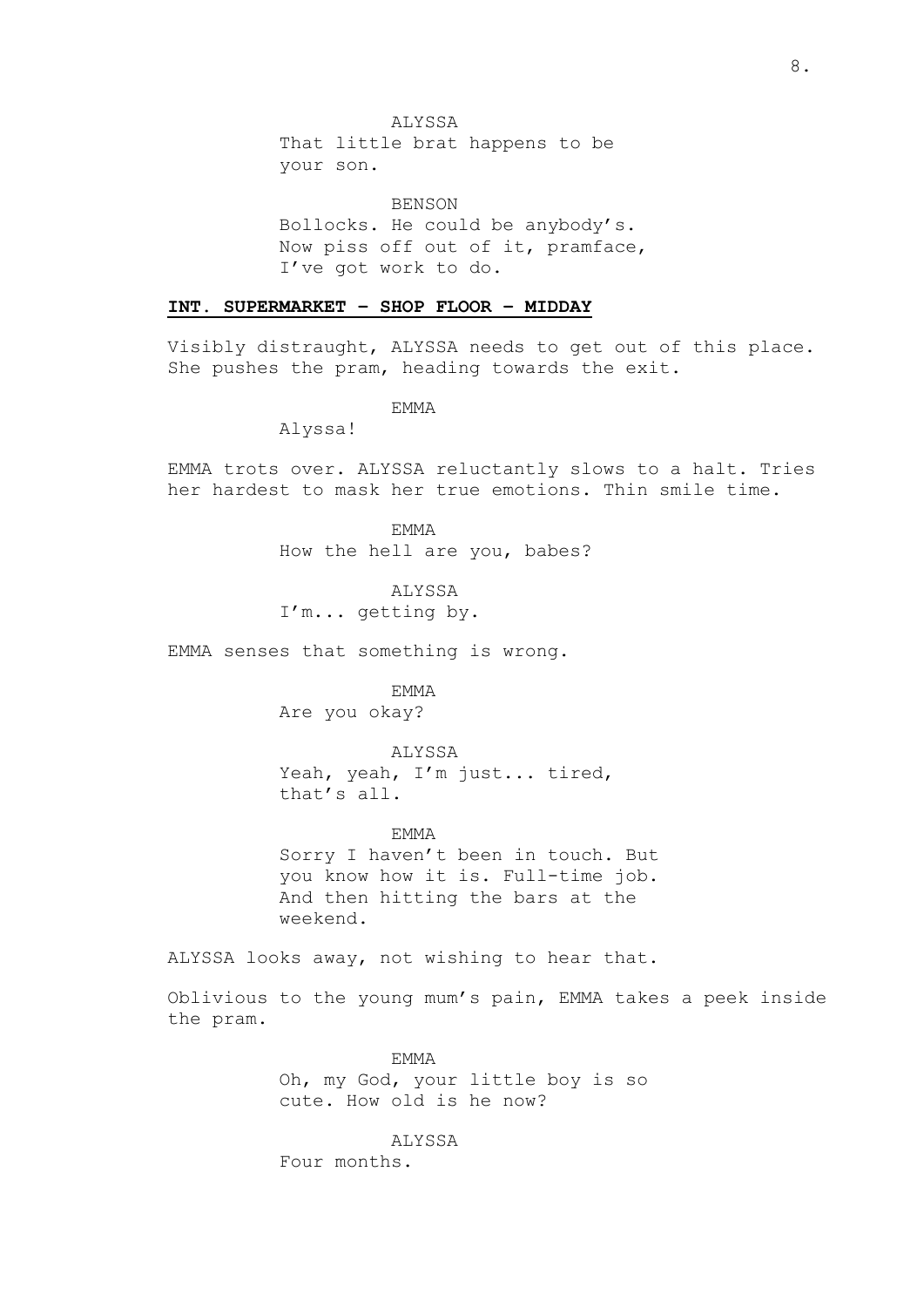#### EMMA

No way. Time flies by so fast. Hey, it's been so long since we had a girlie night out together. Are you free this evening?

#### ALYSSA

I don't have any money.

#### EMMA

No worries, babes. Drinks on me all night.

ALYSSA Aren't you forgetting something? I have a baby to look after.

EMMA Like, duh, no-brainer. Get yourself a babysitter.

ALYSSA They want paying.

EMMA

Like, seriously? He's four months old, no trouble at all. I mean, how hard can it be to find somebody to look after him for free?

# **INT. MUM AND DAD'S FLAT – LOUNGE – AFTERNOON**

The family home that was. Bright and airy. Pleasant decor. Ah, so ALYSSA did not have a disadvantaged upbringing.

MUM and DAD sit on the sofa, with DAD cradling OSCAR in his arms, cooing and oohing, the doting grandfather.

Opposite, a self-conscious ALYSSA has claimed an armchair.

Between them, tea and biscuits decorate the coffee table.

MUM You look like death warmed up.

ALYSSA Nice to see you too, Mum.

MUM Are you looking after yourself?

But before ALYSSA can respond –-